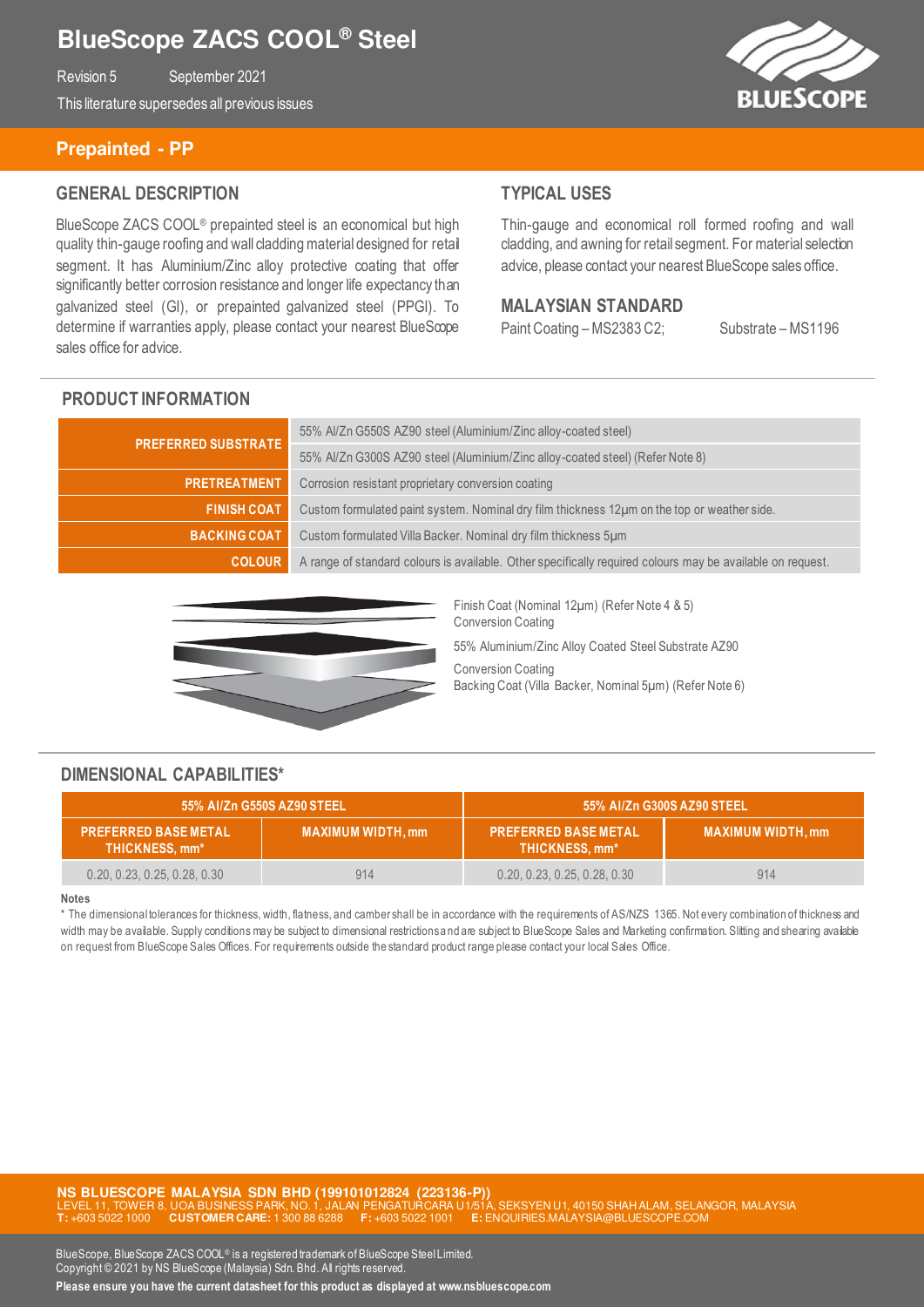# **BlueScope ZACS COOL® Steel**

Revision 5 September 2021

This literature supersedes all previous issues



### **Prepainted - PP**

### **ATTRIBUTES TESTED DURING MANUFACTURE**

| <b>PROPERTY</b>            | <b>TEST &amp; EVALUATION METHOD (S)</b> | <b>RESULTS</b>                                 |
|----------------------------|-----------------------------------------|------------------------------------------------|
| <b>Specular Gloss</b>      |                                         |                                                |
| Specular Gloss at 60°meter | ISO 2813                                | Nominal $45 \pm 10$ units or $80 \pm 10$ units |
| <b>Adhesion</b>            |                                         |                                                |
| Reverse Impact             | MS 2383 (Annex C)                       | $\geq$ 10 joules                               |
| T-bend                     | MS 2383 (Annex D)                       | Maximum 6T. Refer Note 7                       |
| <b>Hardness</b>            |                                         |                                                |
| Pencil                     | ISO 15184                               | HB or harder                                   |

### **PRODUCT ATTRIBUTES**

| <b>PROPERTY</b>                       | <b>TEST &amp; EVALUATION METHOD (S)</b>                                                                          | <b>RESULTS</b>                                                                                                                                                                                                    |
|---------------------------------------|------------------------------------------------------------------------------------------------------------------|-------------------------------------------------------------------------------------------------------------------------------------------------------------------------------------------------------------------|
| <b>Resistance to Abrasion</b>         |                                                                                                                  |                                                                                                                                                                                                                   |
| Scratch                               | ISO 1518-1                                                                                                       | Typically 1000g                                                                                                                                                                                                   |
| <b>Resistance to Humidity</b>         |                                                                                                                  |                                                                                                                                                                                                                   |
| Cleveland (500 hours)                 | ISO 6270-2; ISO 4628-8 (Undercutting); ISO<br>2409 (Adhesion); ISO 4628-2 (Blisters); ISO<br>4628-3 (Corrosion). | Undercut at scribed lines: $\leq 2$ mm.<br>Loss of adhesion: Rating 0 for cross-cut test.<br>Blistering: Not worse than Rating 3-S2.<br>Corrosion of base metal: Not worse than RiO.                              |
| <b>Resistance to Corrosion</b>        |                                                                                                                  |                                                                                                                                                                                                                   |
| Neutral Salt Spray (100 hours)        | ISO 9227; ISO 4628-8 (Undercutting); ISO 2409<br>(Adhesion); ISO 4628-2 (Blisters); ISO 4628-3<br>(Corrosion).   | Undercut at scribed lines: $\leq 2$ mm.<br>Loss of adhesion: Rating 0 for cross-cut test.<br>Blistering: Not worse than Rating 2-S3.<br>Corrosion of base metal: Not worse than Ri <sub>0</sub> .<br>Refer Note 2 |
| <b>Resistance to Heat</b>             |                                                                                                                  |                                                                                                                                                                                                                   |
| Exposure 100°C continuous (500 hours) | ASTM D2244 (Colour)                                                                                              | Colour change ∆E CIELAB 2000: ≤3 units                                                                                                                                                                            |

**NS BLUESCOPE MALAYSIA SDN BHD (199101012824 (223136-P))**<br>LEVEL 11, TOWER 8, UOA BUSINESS PARK, NO. 1, JALAN PENGATURCARA U1/51A, SEKSYEN U1, 40150 SHAH ALAM, SELANGOR, MALAYSIA **T:** +603 5022 1000 **CUSTOMER CARE:** 1 300 88 6288 **F:** +603 5022 1001 **E:** ENQUIRIES.MALAYSIA@BLUESCOPE.COM

BlueScope, BlueScope ZACS COOL® is a registered trademark of BlueScope Steel Limited. Copyright © 2021 by NS BlueScope (Malaysia) Sdn. Bhd. All rights reserved.